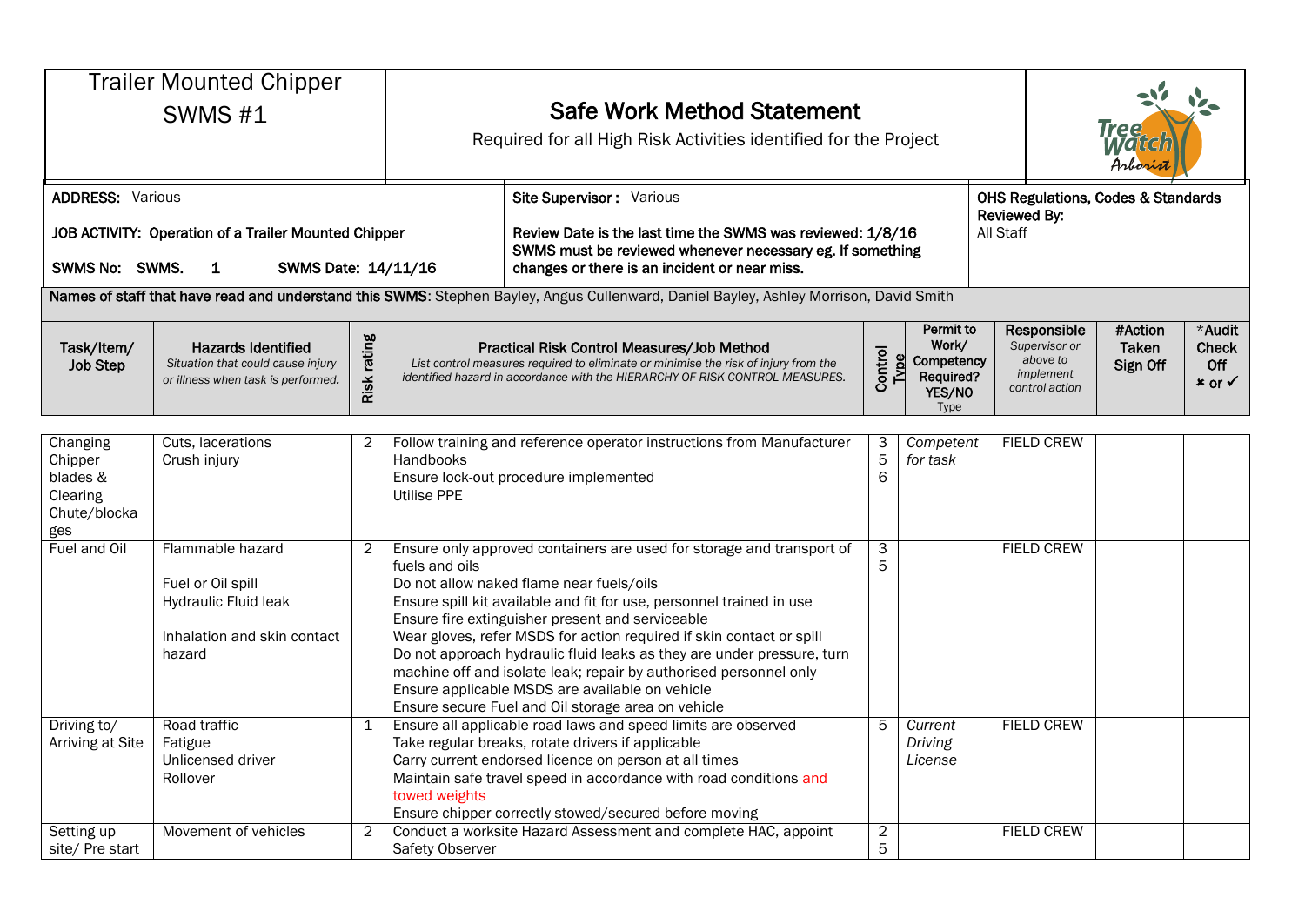| <b>Trailer Mounted Chipper</b><br><b>SWMS</b><br>* This column is used to undertake frequent Workplace Audits/Inspection to verify controls are in place.<br>Risk rating<br>Task/Item/<br><b>Hazards Identified</b><br>Situation that could cause injury<br><b>Job Step</b><br>or illness when task is performed. |                                                                                                                                                  |                | <b>Safe Work Method Statement</b><br>Required for all High Risk Activities identified for the Project<br>Practical Risk Control Measures/Job Method<br>List control measures required to eliminate or minimise the risk of injury from the<br>identified hazard in accordance with the HIERARCHY OF RISK CONTROL MEASURES.                                                                                                                                                                                                                                                                                          | Responsible<br>Supervisor or<br>above to<br>implement<br>control action | <b>Tree</b><br>Watcl<br>Arborist<br>#Action<br>Taken<br>Sign Off | *Audit<br><b>Check</b><br>Off<br>$x$ or $\checkmark$ |  |  |
|-------------------------------------------------------------------------------------------------------------------------------------------------------------------------------------------------------------------------------------------------------------------------------------------------------------------|--------------------------------------------------------------------------------------------------------------------------------------------------|----------------|---------------------------------------------------------------------------------------------------------------------------------------------------------------------------------------------------------------------------------------------------------------------------------------------------------------------------------------------------------------------------------------------------------------------------------------------------------------------------------------------------------------------------------------------------------------------------------------------------------------------|-------------------------------------------------------------------------|------------------------------------------------------------------|------------------------------------------------------|--|--|
| checks                                                                                                                                                                                                                                                                                                            | Structures/Services<br>Plant<br>Falls of people (incl.<br>trips/slips)<br>Noise<br>Dangerous Animals<br>Traffic / Pedestrians                    |                | Visually inspect site for services/structures, delineate work site<br>Ensure Safety Observer when reversing and positioning vehicles<br>Ensure stability of vehicles, check ground prior to set-up, utilize wheel<br>chocks and emergency breaking<br>Adjust piece size to ensure control of all cut branches when feeding<br>chipper<br>Ensure all equipment is correctly stowed when not in use to prevent<br>trip hazard<br>Ensure PPE available and utlised<br>Visual inspection for any animals, contact owner to restrain or remove<br>animals<br>Traffic control as appropriate to site                      | 6                                                                       |                                                                  |                                                      |  |  |
| Chipper<br>Operation                                                                                                                                                                                                                                                                                              | Incorrect technique<br><b>Manual Handling</b><br>Unsafe work practices<br>Foreign objects in debris<br>Noise<br>Dust and chips                   | $\overline{2}$ | Utilise chipper operation training, ensure branches fed into chipper<br>butt first<br>Utilise Manual handling training, ensure correct stance, do not force<br>feed chipper<br>Only qualified chipper operators permitted<br>Inspect debris prior to feeding into chipper<br>PPE available and utlised - Safety Glasses, hearing protection, Gloves                                                                                                                                                                                                                                                                 | 5                                                                       |                                                                  | <b>FIELD CREW</b>                                    |  |  |
| Clean up<br>worksite                                                                                                                                                                                                                                                                                              | Slip or trip hazard<br>Blockage of drainage lines<br>Poor workmanship<br>Injury from tool or<br>equipment<br>Vehicle/Equipment<br>damage or loss | $\overline{2}$ | Ensure any ground surface disturbance is returned to pre-work state or<br>cordoned off until such works can be undertaken.<br>Traffic control is the last item to be removed from the site, remove from<br>rear of site towards traffic.<br>Ensure all debris is removed from site or stacked neatly, ensue<br>drainage lines and pedestrian path are kept clear<br>Ensure site is checked prior to departure for professional finish<br>Ensure all items are securely stowed in appropriate locker and/or tied<br>down prior to travelling between sites.<br>Ensure chipper correctly stowed/secured before moving | 5                                                                       |                                                                  | <b>FIELD CREW</b>                                    |  |  |

Form SWMS.004. Operation of a Trailer Mounted Chipper.

*All employees, subcontractors and others affected by the hazards in this Assessment must sign an Involvement & Verification of Understanding Register attached*

*Risk Control Type Hierarchy Key: 1 = Eliminate, 2 = Substitute, 3 = Isolate, 4 = Engineering, 5 = Administrative, 6 = PPE*

*Risk Rating Key: 1 = potential for death or serious injury, 2 = potential to cause serious or lost time injury, 3 = potential to cause injury that are treatable with first aid*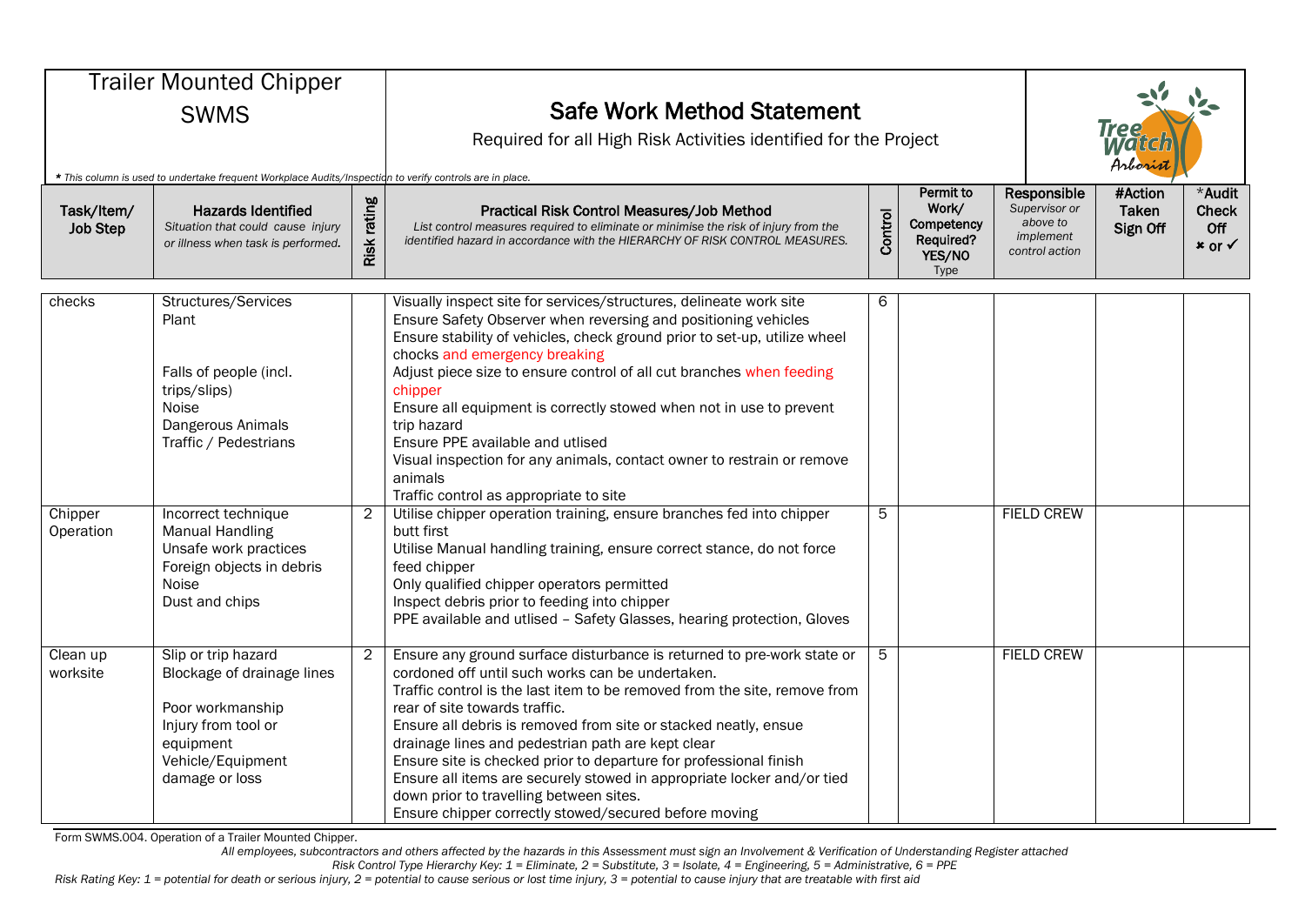| <b>Trailer Mounted Chipper</b><br><b>SWMS</b><br>* This column is used to undertake frequent Workplace Audits/Inspection to verify controls are in place. |                                                                                                      |  |                                                                                                                             | <b>Safe Work Method Statement</b><br>Required for all High Risk Activities identified for the Project                                                                                                             |         |                                                                 |  |                                                                         | <b>Tree</b><br>Arborist      |                                                      |  |
|-----------------------------------------------------------------------------------------------------------------------------------------------------------|------------------------------------------------------------------------------------------------------|--|-----------------------------------------------------------------------------------------------------------------------------|-------------------------------------------------------------------------------------------------------------------------------------------------------------------------------------------------------------------|---------|-----------------------------------------------------------------|--|-------------------------------------------------------------------------|------------------------------|------------------------------------------------------|--|
| Task/Item/<br><b>Job Step</b>                                                                                                                             | <b>Hazards Identified</b><br>Situation that could cause injury<br>or illness when task is performed. |  | rating<br>Risk                                                                                                              | Practical Risk Control Measures/Job Method<br>List control measures required to eliminate or minimise the risk of injury from the<br>identified hazard in accordance with the HIERARCHY OF RISK CONTROL MEASURES. | Control | Permit to<br>Work/<br>Competency<br>Required?<br>YES/NO<br>Type |  | Responsible<br>Supervisor or<br>above to<br>implement<br>control action | #Action<br>Taken<br>Sign Off | *Audit<br><b>Check</b><br>Off<br>$x$ or $\checkmark$ |  |
| Plant & Equipment to be Used<br>Vehicle                                                                                                                   |                                                                                                      |  | Qualification/training required for this activity:<br>Inspection and maintenance checks carried out<br>Tree Watch Induction |                                                                                                                                                                                                                   |         |                                                                 |  |                                                                         |                              |                                                      |  |

| Chipper                                                                   | Daily Inspection Checklist & service up to date as per<br>manufacturers requirements                                                  |
|---------------------------------------------------------------------------|---------------------------------------------------------------------------------------------------------------------------------------|
| PPE - Hard hat, Ear muffs, Gloves,<br>steel cap boots, Protective eyewear | Helmet replaced 2 yr from date of issue, n serviceable<br>condition, fit for purpose Pre use, Ankle high lace up in<br>good condition |
| First Aid Kit                                                             | Replenish stock as required                                                                                                           |
| Fire extinguisher                                                         | Fit for purpose - annual inspection                                                                                                   |
| Rake, Leaf blower                                                         | Fit for purpose                                                                                                                       |

|  | Tree Watch Induction |
|--|----------------------|
|--|----------------------|

- Hearing Conservation
- Worksite Traffic Management (1 on site)
- Manual Handling
- $\bullet$  First Aid Level 2
- $\bullet$  Chipper training completed

This machine must only be serviced by suitably qualified personnel.

The persons (employees, subcontractors and others) that have signed below:

1. been involved in the hazard/risk assessment and the determination of the hazard/risk controls applicable to their tasks, duties and responsibilities

- 2. had all hazards and risk controls have been communicated to them
- 3. and are fully aware of and understand the hazards/risks and safety risk controls and rules required
- 4. agreed to all the hazard/risk controls

5. agreed to and understand their Duty of Care to themselves and others

6. agreed that they are the person responsible for site supervision of the work, inspecting and approving work areas, work methods, compliance with SWMS, protective measures, plant, equipment and power tools.

Print name clearly date a sign here:

Form SWMS.004. Operation of a Trailer Mounted Chipper.

*All employees, subcontractors and others affected by the hazards in this Assessment must sign an Involvement & Verification of Understanding Register attached*

*Risk Control Type Hierarchy Key: 1 = Eliminate, 2 = Substitute, 3 = Isolate, 4 = Engineering, 5 = Administrative, 6 = PPE*

*Risk Rating Key: 1 = potential for death or serious injury, 2 = potential to cause serious or lost time injury, 3 = potential to cause injury that are treatable with first aid*